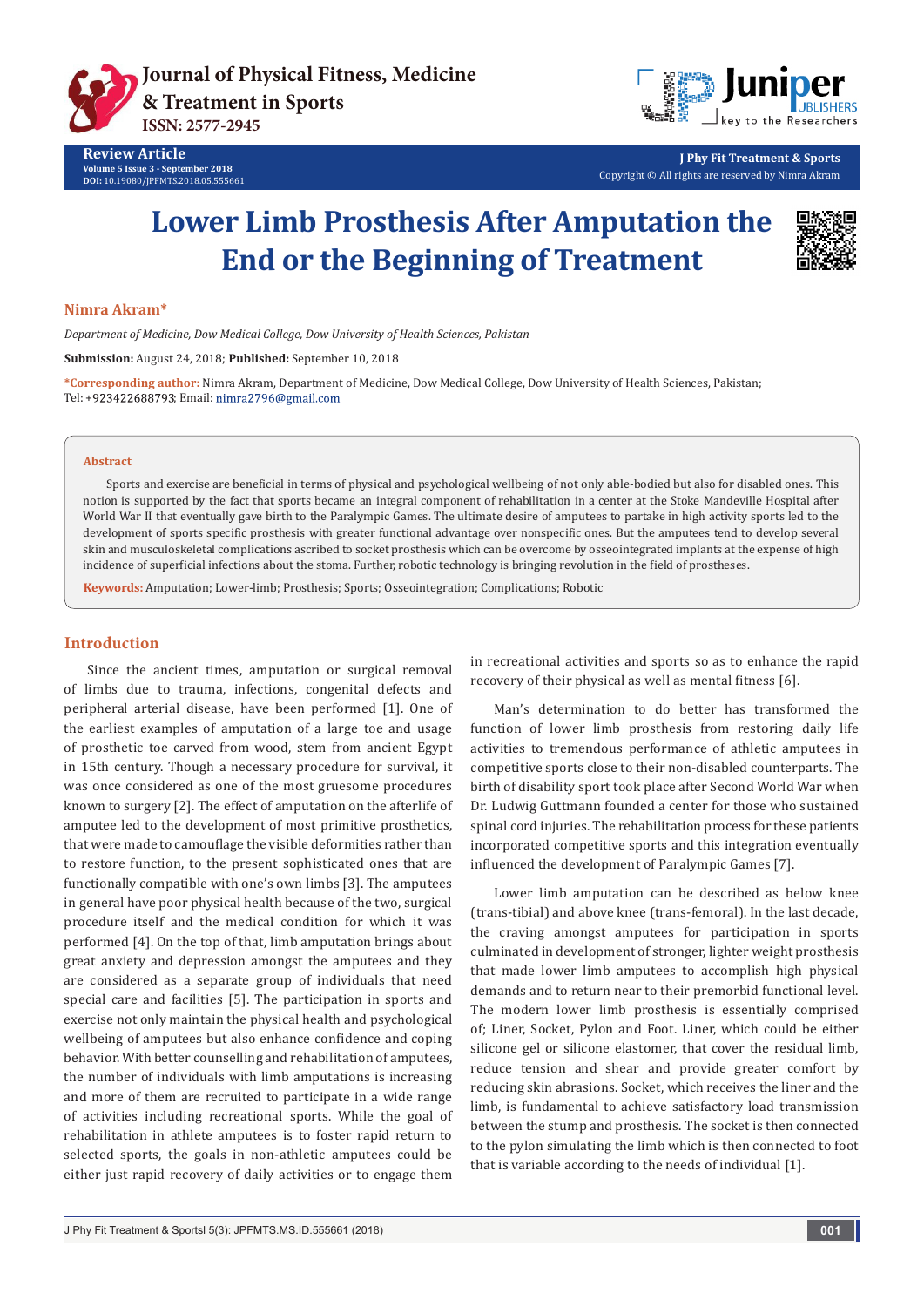The evolution of knee prosthesis for above knee amputees initiated with the development of Stabilized Knee Prosthesis after Second World War, then carbon fiber prosthetic in 1980s and ultimately the Microprocessor Prosthetic Knee (MPK) in 1990s. MPKs draw input from different types of sensor that monitor position, velocity, forces and moments during ambulation. For trans-femoral amputees, with high level of activity, Power Knee was designed which generates active power at the knee joint [7]. Similarly, the development of prosthetic feet passed through phases of progressive advancement. It commenced with Seattle foot in 1981 which was introduced as first energy storing prosthetic foot, then Terry Fox design for trans-femoral amputees, then Flexfoot which was inspired by the legs of "Cheetah" animal and finally the Proprio foot (Ossur) in 2006 introduced as the first microprocessor prosthetic foot [8].

Prosthesis doesn't bring an end to the treatment of amputees. The skin prosthesis intimate interface is subjected to numerous stresses. Stump Edema Syndrome in its beginning is relatively innocuous but when persistent, due to poorly fitted prosthesis, may lead to ulceration of the skin. The friction generated as a consequence of rubbing of skin against the socket terminate in lichenification of the skin which may progress to verruciform hyperplasia (a precursor of carcinoma). Skin reacts to the warmth developing inside the socket (due to tight fitting) by perspiration and as air can't circulate freely, this increased humidity provokes bacterial infections and dermatophytosis. Infection with Staphylococcus aureus can lead to folliculitis, furunculosis, cellulitis and occasionally intertrigo in the folds of skin at the stump end. Allergic contact dermatitis may occur which is attributed to prolonged sensitization from the chemical compounds like lanolin found in skin moisturizers used by amputee himself or on prescription to take care of skin or from the agents used in manufacture of the socket itself or from the liner. Furthermore, trans-femoral amputees are typically prone to the development of epidermoid cysts in the skin of inguinal fold and adductor region of thigh. Thanks to the continued friction and unnatural forces generated from the use of from the prosthesis that the keratin and upper epidermal layers invaginate within the dermis thereby mimicking "foreign body" and eliciting nonspecific inflammation that may become complicated by secondary bacterial infection [9]. The most common orthopedic complications are in long-term users are osteopenia and osteoporosis in the amputed side hip, early onset osteoarthritis of hip and knee of the sound side, scoliosis and low back pain [10].

Prosthesis skin interface complications not only lead to poor quality of life among amputees but also to reduced joint movements, proprioception and poor fitting of prosthesis as well. The only approach to abolish skin problems in the stump is to directly connect the limb prosthesis to the bone of stump transcutaneously, a process known as Osseointegration. Bony

anchored prosthesis offers several potential benefits including improved quality of life, increased range of motion at hip joint improved walking ability and prosthetic use, enhances osseoperception and near normal hip abductor strength. The most common complication of these osseointegrated implants is superficial infection at the skin penetrating site [11]. Further, these are restricted in certain conditions, as they are not indicated for trans-tibial amputees with an ultra-short stump and preexistent ipsilateral knee osteoarthritis [12].

Robotic prosthesis, another great innovation, is restoring lost functions more efficiently than the passive prostheses and further trials are being conducted to control the movements with the brain [13]. Therefore, to conclude, an amputee who uses prosthesis for the rest of his life was once subjected to lifelong morbidities ascribed to various complications of this artificial limb but now man's curiosity to get better and better is refining the outcomes of prosthetic use after amputation surgery.

#### **References**

- 1. [Powelson T, Yang J \(2012\) Literature review of prosthetics for](https://www.inderscienceonline.com/doi/abs/10.1504/IJBBR.2012.049595)  [transtibial amputees. International Journal of Biomechatronics and](https://www.inderscienceonline.com/doi/abs/10.1504/IJBBR.2012.049595)  [Biomedical Robotics 2\(1\): 50-63.](https://www.inderscienceonline.com/doi/abs/10.1504/IJBBR.2012.049595)
- 2. [Thurston A J \(2007\) Pare and prosthetics the early history of artificial](https://www.ncbi.nlm.nih.gov/pubmed/17973673)  [limbs. ANZ Journal of Surgery, 77\(12\): 1114-1119.](https://www.ncbi.nlm.nih.gov/pubmed/17973673)
- 3. [Harvey Z, Potter B, Vandersea J, Wolf E \(2012\) Prosthetic advances.](https://www.ncbi.nlm.nih.gov/pubmed/22381512)  [Journal of Surgical Orthopaedic Advances 21\(1\): 58-64.](https://www.ncbi.nlm.nih.gov/pubmed/22381512)
- 4. [Bragaru M, Dekker R, Geertzen JH, Dijkstra PU \(200\) Amputees and](https://www.ncbi.nlm.nih.gov/pubmed/21846162)  [sports a systematic review. Sports Medicine 41\(9\): 721-40.](https://www.ncbi.nlm.nih.gov/pubmed/21846162)
- 5. [Hawamdeh ZM, Othman YS, Ibrahim AI \(2011\) Assessment of anxiety](https://www.dovepress.com/assessment-of-anxiety-and-depression-after-lower-limb-amputation-in-jo-peer-reviewed-article-NDT)  [and depression after lower limb amputation in Jordanian patients.](https://www.dovepress.com/assessment-of-anxiety-and-depression-after-lower-limb-amputation-in-jo-peer-reviewed-article-NDT)  [Neuropsychiatric Disease and Treatment 4\(3\): 627-633.](https://www.dovepress.com/assessment-of-anxiety-and-depression-after-lower-limb-amputation-in-jo-peer-reviewed-article-NDT)
- 6. [Gutfleisch O \(2013\) Peg legs and bionic limbs: the development of](https://www.tandfonline.com/doi/abs/10.1179/030801803225010368)  [lower extremity prosthetics Interdisciplinary. Science Reviews 28\(2\):](https://www.tandfonline.com/doi/abs/10.1179/030801803225010368)  [139-148.](https://www.tandfonline.com/doi/abs/10.1179/030801803225010368)
- 7. [Laferrier JZ, Gailey R \(2010\) Advances in lower limb prosthetic](https://www.ncbi.nlm.nih.gov/pubmed/19951780)  [technology. Physical Medicine and Rehabilitation Clinics of North](https://www.ncbi.nlm.nih.gov/pubmed/19951780)  [America 21\(1\): 87-110.](https://www.ncbi.nlm.nih.gov/pubmed/19951780)
- 8. [Dyer BTJ, Noroozi S Redwood S, Sewell P \(2010\) The design of lower](https://www.tandfonline.com/doi/abs/10.1080/09687599.2010.489309)[limb sports prostheses fair inclusion in disability sport. Disability and](https://www.tandfonline.com/doi/abs/10.1080/09687599.2010.489309)  [Society 25\(5\): 593-602.](https://www.tandfonline.com/doi/abs/10.1080/09687599.2010.489309)
- 9. [Meulenbelt HE, Geertzen JH, Jonkman MF, Dijkstra PU \(2011\) Skin](https://www.ncbi.nlm.nih.gov/pubmed/21290085)  [problems of the stump in lower limb amputees 1A clinical study. Acta](https://www.ncbi.nlm.nih.gov/pubmed/21290085)  [Dermato Venereologica 91\(2\): 173-177.](https://www.ncbi.nlm.nih.gov/pubmed/21290085)
- 10. [Norvell DC \(2005\) The prevalence of knee pain and symptomatic knee](https://www.ncbi.nlm.nih.gov/pubmed/15759233)  [osteoarthritis among veteran traumatic amputees and nonamputees.](https://www.ncbi.nlm.nih.gov/pubmed/15759233)  [Archives of Physical Medicine and Rehabilitation 86\(3\): 487-93.](https://www.ncbi.nlm.nih.gov/pubmed/15759233)
- 11. [Leijendekkers R \(2016\) Comparison of bone-anchored prostheses and](https://www.researchgate.net/publication/305924668_Comparison_of_bone-anchored_prostheses_and_socket_prostheses_for_patients_with_a_lower_extremity_amputation_a_systematic_review)  [socket prostheses for patients with a lower extremity amputation: A](https://www.researchgate.net/publication/305924668_Comparison_of_bone-anchored_prostheses_and_socket_prostheses_for_patients_with_a_lower_extremity_amputation_a_systematic_review)  [systematic review. Disability and Rehabilitation 39\(11\): 1045-1058.](https://www.researchgate.net/publication/305924668_Comparison_of_bone-anchored_prostheses_and_socket_prostheses_for_patients_with_a_lower_extremity_amputation_a_systematic_review)
- 12. [Carvalho JA, Mongon MD, Belangero WD, Livani B \(2012\) A case](https://www.ncbi.nlm.nih.gov/pubmed/22170876)  [series featuring extremely short below-knee stumps. Prosthetics and](https://www.ncbi.nlm.nih.gov/pubmed/22170876)  [Orthotics International 36\(2\): 236-238.](https://www.ncbi.nlm.nih.gov/pubmed/22170876)
- 13. [Bogue R \(2009\) Exoskeletons and robotic prosthetics: A review of](https://www.researchgate.net/publication/241700449_Exoskeletons_and_robotic_prosthetics_A_review_of_recent_developments)  [recent developments. Industrial Robot: An International Journal](https://www.researchgate.net/publication/241700449_Exoskeletons_and_robotic_prosthetics_A_review_of_recent_developments)  [36\(5\): 421-427.](https://www.researchgate.net/publication/241700449_Exoskeletons_and_robotic_prosthetics_A_review_of_recent_developments)